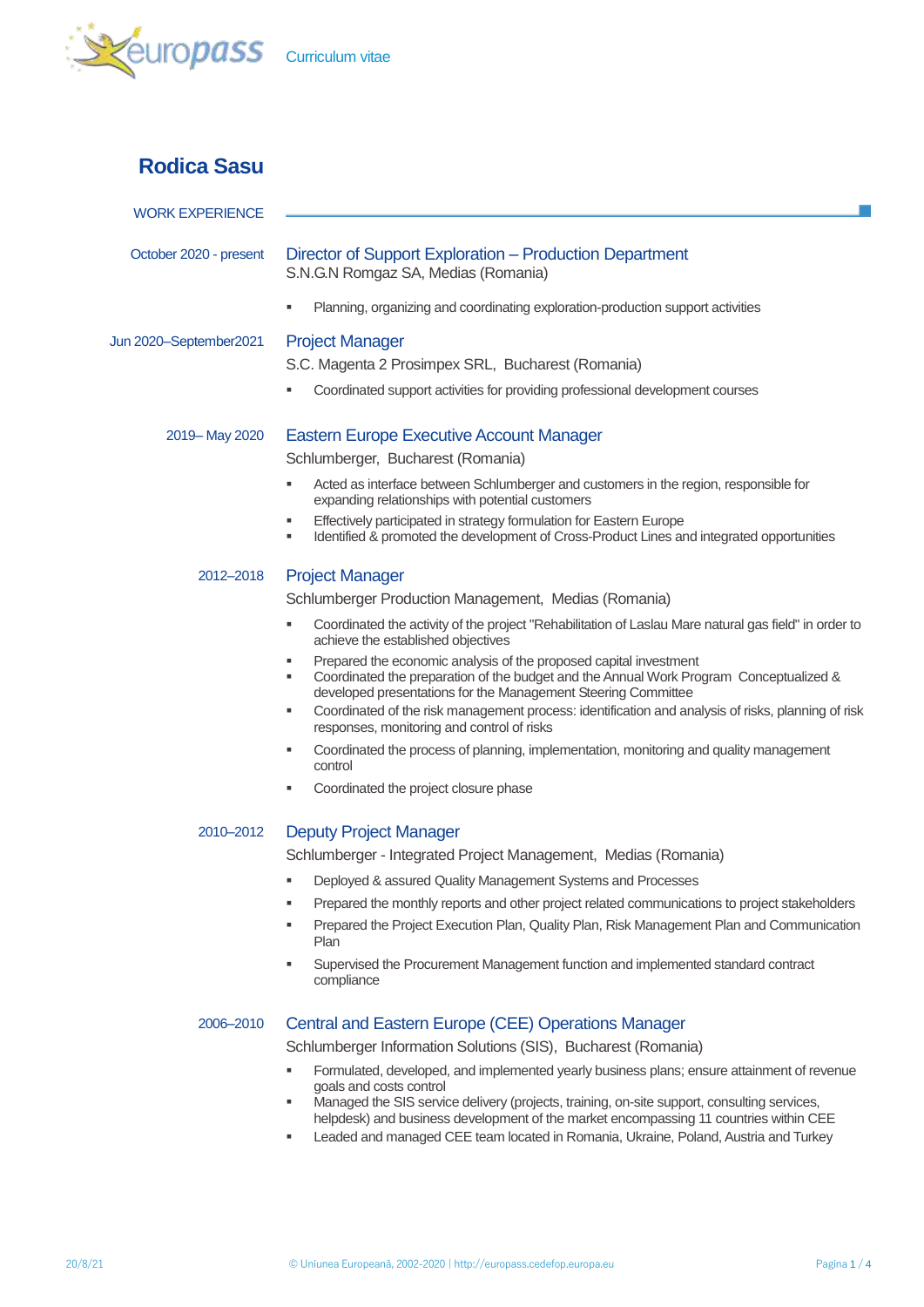

## 2005–2006 Country Manager

Schlumberger Information Solutions (SIS), Bucharest (Romania)

- Spearheaded the business development of SIS market in Romania, Bulgaria, Republic of Moldavia, Serbia
- **•** Coordinated and delivered several Software Implementation, IT infrastructure and Consulting Projects for the Oil & Gas industry operators

### 2001–2004 Support Engineer

Schlumberger Information Solutions, Bucharest (Romania)

- **Provided software support, training sessions & consultancy services to several customers in** Romania, Bulgaria, Ukraine, Serbia on Schlumberger reservoir characterization products
- Provided Unix, Linux, ORACLE and GeoFrame System Administration Services

## 1997–2001 Consultant

Earth ID, Bucharest (Romania)

 Participated in multiple projects for the National Agency for Mineral Resources (Romania), Mobil (Germany), TotalElfFina (France), Gulf Petroleum (Netherlands), Petrom (Romania), BP-Amoco (United Kingdom), with expertise in seismic and geological interpretation using Landmark Graphics software

## 1992–1997 Geophysical Engineer

Prospecțiuni SA, Bucharest (Romania)

- Developed software for in-house usage
- UNIX/OPENWORKS system administration

## 1987–1992 Geophysical Engineer

Prospecțiuni SA, Bucharest (Romania)

- In charge with the execution of the daily seismic acquisition program, team supervision, quality control of recorded data and static corrections
- Participated in the definition of the program and the annual report for the seismic acquisition team

## EDUCATION AND TRAINING

- 2020 Project Manager FURO BEST TEAM S.R.L.
- 2020 Public Acquisition Expert FUNDATIA CENTRU DE FORMARE APSAP
- 2020 European Structural and Cohesion Funds Access Expert S.C. ILBAH S.R.L.
- 2020 Trainer S.C. ILBAH S.R.L.
- 2011 Project Management Professional (PMP)® Project Management Institute
- 2003–2005 The Degree of "Master Of Business Administration" The Open University Marea Britanie
- 2001–2002 The Professional Diploma in Management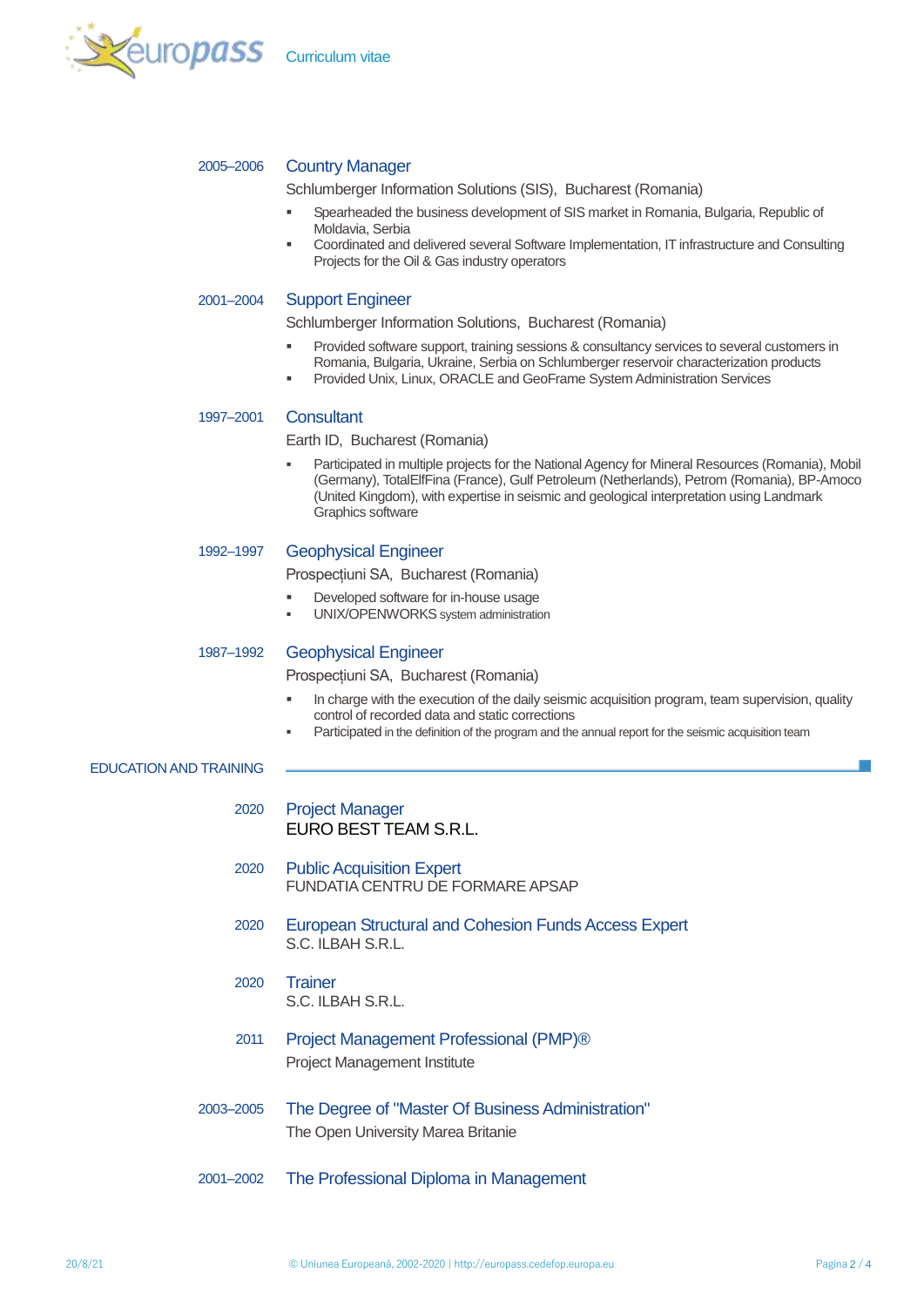

The Open University UK - Codecs Romania, București (România)

- 2000–2001 The Professional Certificate in Management The Open University UK - Codecs Romania, București (România)
- 1982–1987 Diploma Inginer Specializarea Inginerie Geologică și Geofizică Studii Superioare Facultatea de Biologie, Geografie și Geologie, București (România)
	- 2021 "Learn to Code Level 1" & "Learn to Code Level 2" Digital Nation
	- 2014 "Asset Manager Development Program" Schlumberger, Gatwick (Regatul Unit)
	- 2014 Petroleum Industry Decision Analysis & Value of Information Workshop - Decision FRAMEWORKS, Kuala Lumpur (Malaezia)
	- 2013 Integrated Field Development Planning WTG Energy Training, Londra (Regatul Unit)
	- 2012 Certificate of Completion "Advanced Decision Analysis With Portfolio and Project Modeling" - PetroSkills, Houston, Texas
	- 2011 Certificate of Achievement in "Project Management for the Oil and Gas Industry" - Hariot-Watt University - Edinburgh Business School
	- 2010 Certificate of Achievement in "Project Management" Hariot-Watt University - Edinburgh Business School
	- 2010 Certificate of Achievement in "Production Technology" Hariot-Watt University - Edinburgh Business School
	- 2010 Certificate of Achievement: Integrated Project Management Essentials - Schlumberger, Melun (Franţa)
	- 2007 Certificate of Attendance: Transactional Analysis: Effective People Management - Coaching Institute, București

## PERSONAL SKILLS AND **COMPETENCES**

Mother tongue Romanian

| <b>Other languages</b> | <b>COMPREHENSION</b> |                | <b>SPEAKING</b>   |               | <b>WRITING</b> |
|------------------------|----------------------|----------------|-------------------|---------------|----------------|
|                        | Listening            | Reading        | Conversation      | <b>Speech</b> |                |
| English                | C2                   | C2             | С1                | C1            | C1             |
|                        |                      |                | <b>IELTS 2003</b> |               |                |
| French                 | B                    | B <sub>1</sub> | A2                | A2            | Α1             |